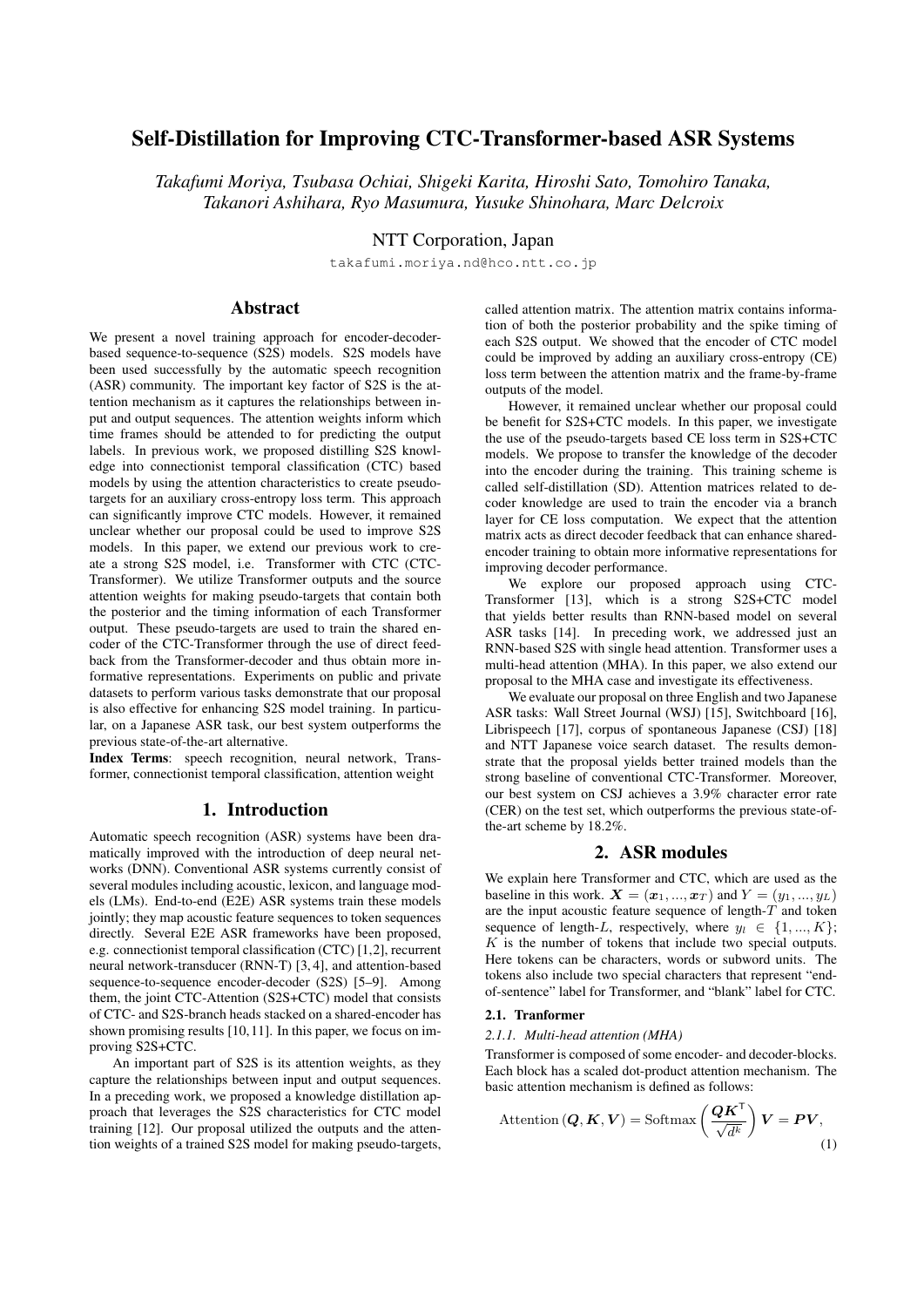$Q \in \mathbb{R}^{n^q \times d^q}, K \in \mathbb{R}^{n^k \times d^k}, \text{ and } V \in \mathbb{R}^{n^v \times d^v} \text{ represent}$ query, key and value matrices, respectively. *d ∗* and *n ∗* in each element mean the number of feature dimensions and sequence lengths, respectively. We note that these indexes must satisfy  $n^k = n^v$  and  $d^q = d^k$ .  $P \in \mathbb{R}^{n^q \times n^k}$  is a matrix containing the attention weights. Note that the attention mechanism in Transformer consists of a multi-head attention (MHA) mechanism described as follows:

$$
\text{MHA}(\mathbf{Q}', \mathbf{K}', \mathbf{V}') = [\text{Head}_1, \cdots, \text{Head}_{d^h}] \mathbf{W}^H, \qquad (2)
$$

$$
\text{Head}_h = \text{Attention}\left(\boldsymbol{Q}'\boldsymbol{W}_h^Q, \boldsymbol{K}'\boldsymbol{W}_h^K, \boldsymbol{V}'\boldsymbol{W}_h^V\right), \quad (3)
$$

where Head<sub>*h*</sub> is the output of the *h*-th attention head, and  $d^h$  is the total number of heads.  $d^{\text{model}}$  represents the number of input feature dimensions.  $\boldsymbol{W}_h^Q \in \mathbb{R}^{d^{\text{model}} \times d^q}, \, \boldsymbol{W}_h^K \in \mathbb{R}^{d^{\text{model}} \times d^k},$  $W_h^V \in \mathbb{R}^{d^{\text{model}} \times d^v}$ , and  $W^H \in \mathbb{R}^{d^h d^v \times d^{\text{model}}}$  are the projection matrices that satisfy  $d^q = d^k = d^v = d^{\text{model}}/d^h$ .

#### *2.1.2. Speech encoder of Transformer*

The encoder transforms *X* into intermediate feature representation  $E = (e_1, ..., e_{T'})$ . First, X is subsampled and embeded into  $\mathbf{Z}^e = (\mathbf{z}_1^e, ..., \mathbf{z}_{T'}^e)$  with length- $T'$  via functions, "Conv2D(*·*)" and "SpeechEmbed(*·*)", which represent 2 dimensional convolution and linear embeddings with learnable parameters. Next,  $Z^e$  is encoded with positional encoding into  $Z^{(0)}$ . Then,  $Z^{(0)}$  is transformed into *E* via a self-attention layer and feedforward (FF) network. The above operations to obtain *E* are defined as follows:

$$
Z^{e} = \text{SpeedhEmbed}(Conv2D(X)), \tag{4}
$$

$$
\mathbf{Z}^{(0)} = (\mathbf{z}_1^e + PE(1), \cdots, \mathbf{z}_{T'}^e + PE(T')) , \quad (5)
$$

$$
Z'^{(n)} = Z^{(n)} + \text{MHA}\left(Z^{(n)}, Z^{(n)}, Z^{(n)}\right), \quad (6)
$$

$$
\mathbf{Z}^{(n+1)} = \mathbf{Z}'^{(n)} + \mathrm{FF}^{(n)}\left(\mathbf{Z}'^{(n)}\right), \tag{7}
$$

$$
E = Z^{(N)}, \tag{8}
$$

where  $n = 1, \dots, N - 1$  indicates the index of the *N* encoder blocks. "PE(*·*)" is sinusoidal positional encoding:

$$
PE(i) = \begin{cases} \sin \frac{i}{10000i/d^{model}} & \text{if } i \text{ is even },\\ \cos \frac{i}{10000i/d^{model}} & \text{if } i \text{ is odd}. \end{cases}
$$
(9)

The value  $PE(i)$  is expanded to a  $d^{model}$  dimensional vector that contains the same values, and added to the embedded features. The FF function, "FF(*·*)", is two-layer feedforward network with a rectified linear unit (ReLU), and is described as follows:

$$
FF(Z) = ReLU\left(ZW_1^{\text{ff}} + b_1^{\text{ff}}\right)W_2^{\text{ff}} + b_2^{\text{ff}}, \quad (10)
$$

where  $\boldsymbol{W}_1^{\text{ff}} \in \mathbb{R}^{d^{\text{model}} \times d^{\text{ff}}}, \ \boldsymbol{W}_2^{\text{ff}} \in \mathbb{R}^{d^{\text{ff}} \times d^{\text{model}}}$  are learnable weight matrices, and  $\boldsymbol{b}_1^{\text{ff}} \in \mathbb{R}^{d^{\text{ff}}}$ ,  $\boldsymbol{b}_2^{\text{ff}} \in \mathbb{R}^{d^{\text{model}}}$  are learnable bias vectors. The FF in each block have different learnable parameters. The intermediate representation features *E* are fed into the decoder blocks.

#### *2.1.3. Token decoder of Transformer*

The decoder transforms  $Y_{1:l-1} = (y_1, ..., y_{l-1})$  and *E* into  $\hat{y}_l$ . First, each token *y* is embedded into real-valued vector  $y^e$  ∈  $\mathbb{R}^{d^{\text{model}}}$  via an embedding layer, "TokenEmbed(·)", with

positional encoding. Then, the embedded features,  $Y^{(0)} = (a^{(0)}, \ldots, a^{(0)})$  are transformed into the prediction  $\hat{w}$ , via  $\bm{y}_1^{(0)},\cdots,\bm{y}_{l-1}^{(0)}$ ), are transformed into the prediction  $\hat{y}_l$  via two attention layers, which have self- and source-attention mechanisms, and the FF network. The above operations to obtain  $\hat{y}_l$  are defined as follows:

$$
\boldsymbol{Y}^{\text{e}} = \text{TokenEmbed}(Y_{1:l-1}), \qquad (11)
$$

$$
\boldsymbol{Y}^{(0)} = (\boldsymbol{y}_1^e + PE(1), \cdots, \boldsymbol{y}_l^e + PE(l)), \qquad (12)
$$

$$
\boldsymbol{Y'}^{(m)} = \boldsymbol{Y}^{(m)} + \text{MHA}\left(\boldsymbol{Y}^{(m)}, \boldsymbol{Y}^{(m)}, \boldsymbol{Y}^{(m)}\right), (13)
$$

$$
Y''^{(m)} = Y'^{(m)} + \text{MHA}\left(Y'^{(m)}, E, E\right), \qquad (14)
$$

$$
\boldsymbol{Y}^{(m+1)} = \boldsymbol{Y}^{\prime\prime(m)} + \mathrm{FF}^{(m)}\left(\boldsymbol{Y}^{\prime\prime(m)}\right), \tag{15}
$$

$$
\hat{\mathbf{y}}_l = \text{Softmax}\left(\boldsymbol{Y}^{(M)}\boldsymbol{W}^O + \boldsymbol{b}^O\right), \quad (16)
$$

where  $m = 1, \dots, M-1$  indicates the index of the *M* decoder blocks.  $W^O \in \mathbb{R}^{d^{model} \times K}$  and  $b^O \in \mathbb{R}^K$  are the learnable weight matrix and bias vector, respectively. The prediction  $\hat{y}_l$ in Eq. (16) is regarded as  $p(y_l|y_{1:l-1}, \mathbf{X})$  that corresponds to the probability of a ground-truth token class. The Transformer model is optimized by an objective function as follows:

$$
\mathcal{L}_{S2S} = -\log p(Y|\boldsymbol{X}) = -\sum_{l=1}^{L} \log p(y_l|y_{1:l-1}, \boldsymbol{X}). \quad (17)
$$

The CE loss is calculated between the predicted- and the correct token sequence.

#### 2.2. Connectionist temporal classification (CTC)

CTC uses the target labels and the extra "blank" label, *ϕ*, and learns the mapping between sequences of different lengths. By inserting a blank label between two consecutive labels and allowing each label to be repeated, label sequence *Y* can be expanded into  $\Omega(Y)$ , a set of length- $T'$  sequences. Conversely, each CTC path  $\pi \in \Omega(Y)$  with redundancy can be reduced to the original label sequence *Y* by removing all repeating labels and blank labels, where  $\pi = (\pi_1, ..., \pi_{T'})$  and  $\pi_t \in \{1, ..., K\}$ . CTC loss is defined using the probabilities of all CTC paths included in  $\Omega(Y)$  as indicated by:

$$
\mathcal{L}_{\text{CTC}} = -\log \sum_{\boldsymbol{\pi} \in \Omega(Y)} p(\boldsymbol{\pi} | \boldsymbol{X}) = -\log \sum_{\boldsymbol{\pi} \in \Omega(Y)} \prod_{t=1}^{T'} p(\pi_t | \boldsymbol{x}_t),
$$
\n(18)

where the posterior probabilities  $p(\pi_t|\mathbf{x}_t)$  are calculated by an encoder shared with Transformer-decoder, and a linear layer for CTC branch.

#### 2.3. Joint training and decoding

In this paper, we use Transformer and CTC objectives for training and decoding as in [13]. Our CTC-Transformer architecture and its objectives are summarized in Fig. 1. In the training step, all models are trained so as to minimize both Transformer and CTC losses jointly, see the solid boxes in Fig. 1. The objective function is described as follows:

$$
\mathcal{L}_{S2S+CTC} = (1 - \alpha) \mathcal{L}_{S2S} + \alpha \mathcal{L}_{CTC}, \tag{19}
$$

where  $\alpha$  represents an interpolation weight that balances the losses. CTC loss helps the attention weights to attain monotonic alignment which results in faster convergence. In the decoding step, we combine the probabilities of Transformer with CTC and LM as in [19–21].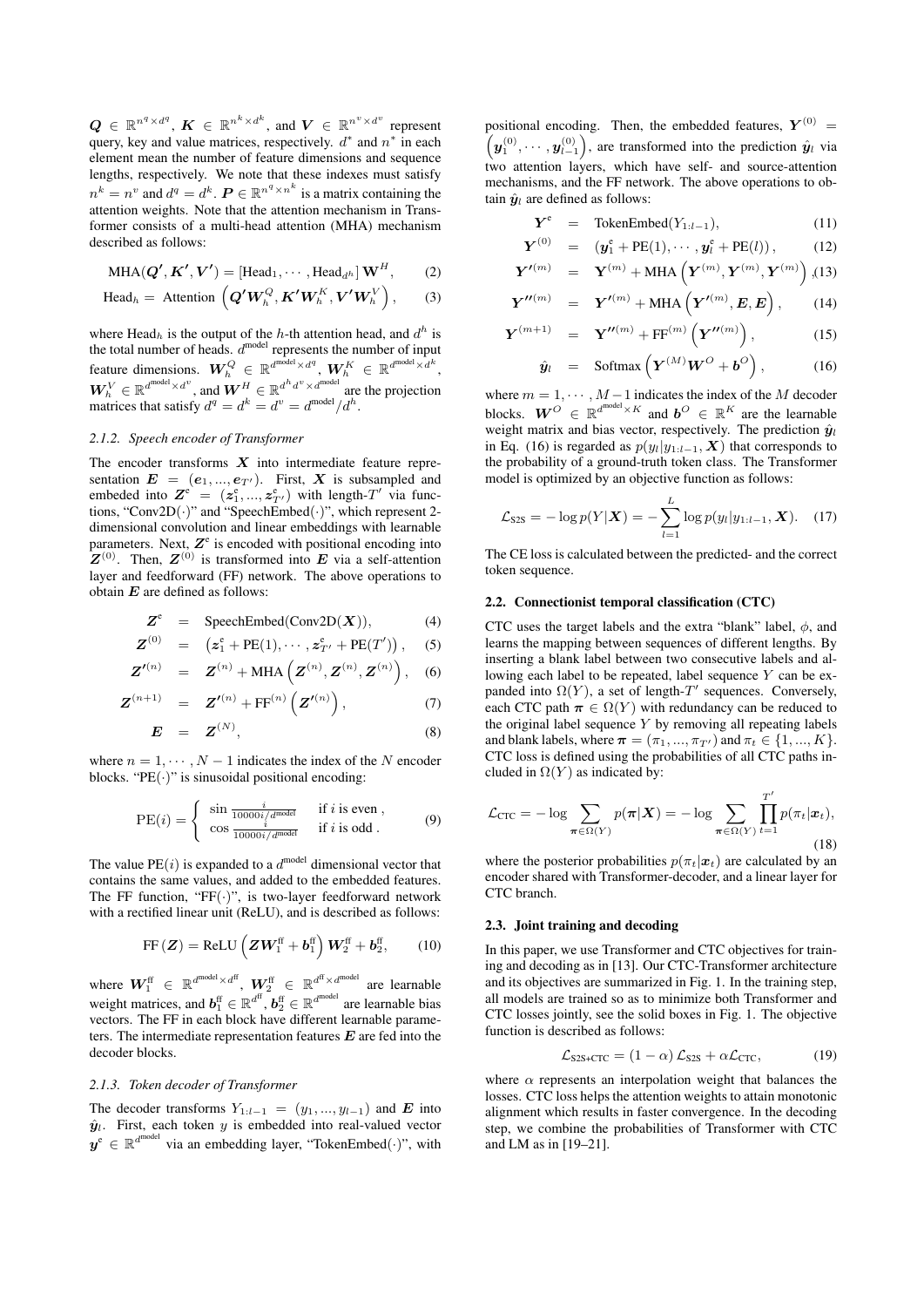

Figure 1: *Schematic diagram of our CTC-Transformer model trained with the SD loss as our proposal (red dashed boxes).*

#### 3. Self-Distillation (SD)

In this paper, we propose a new training objective that can advance joint training so as to improve the performance of CTC-Transformer architecture. Our proposed objective is indicated by the red dashed boxes in Fig. 1. Our proposal creates matrix  $A \in \mathbb{R}^{K \times T'}$ , called "attention matrix"; it is similar to the posteriorgram in frame-by-frame loss computation. The attention matrix is computed from each head *h* as follows:

$$
A^{(h)} = \sum_{l=1}^{L} A_l^{(h)} = \sum_{l=1}^{L} r_l p_l^{(h)T},
$$
 (20)

where  $\boldsymbol{r}_l \in \mathbb{R}^K$  is the reference vector of the *l*-th token.  $\boldsymbol{p}_l^{(h)}$   $\in$  $\mathbb{R}^{T'}$  indicates a part of *h*-th head attention weight  $\boldsymbol{P}^{(h)}$  , defined in Eq. (1), and corresponds to the attention weight of the *l*th token. In this paper, we use the prediction  $\hat{y}_l$  in Eq. (16) as the reference vector<sup>1</sup>, and use the source-attention weights in the final decoder block. Thus, we obtain as many attention matrices as there are attention heads. Each attention matrix is then normalized along the target class axis *k*, as follows:

$$
a_{k,t}^{\prime(h)} = \exp(a_{k,t}^{(h)}) / \sum_{k=1}^{K} \exp(a_{k,t}^{(h)}), \tag{21}
$$

where  $a_{k,t}^{(h)}$  and  $a_{k,t}^{\prime(h)}$  indicate matrix elements of the attention matrix *A*(*h*) and its normalized matrix *A′*(*h*) , respectively. We propose to introduce an additional loss term that consists of the CE loss between the normalized attention matrices *A ′* and the output of the encoder. The loss, called SD, is defined as follows:

$$
\mathcal{L}_{\text{SD}} = -\sum_{h=1}^{d^h} \sum_{t=1}^{T'} \sum_{k=1}^K a_{k,t}^{\prime(h)} \log o_{k,t},
$$
 (22)

where  $o_{k,t}$  indicates matrix elements of SD branch outputs. The idea of Eq. (22) is motivated by multitask learning and knowledge distillation using multiple teachers [22–25]. Then, we combine  $\mathcal{L}_{SD}$  with  $\mathcal{L}_{S2S}$  and  $\mathcal{L}_{CTC}$ , and the loss term of Eq. (19) is modified as follows:

$$
\mathcal{L}_{S2S+CTC+SD} = (1 - \alpha - \beta) \mathcal{L}_{S2S} + \alpha \mathcal{L}_{CTC} + \beta \mathcal{L}_{SD}, (23)
$$

$$
\beta = \gamma \mathcal{A}_{\text{S2S}}\left(\hat{Y}, Y\right),\tag{24}
$$

where  $\beta$  is also an interpolation weight that balances the losses. In this paper,  $\beta$  is set as token accuracy with tunable parameter *γ*. The accuracy of Transformer-decoder is obtained from the function " $A_{S2S}(\cdot)$ " that treats hypothesis  $\hat{Y}$  and ground-truth sequence *Y*; it is calculated on-the-fly from the training dataset.  $\hat{Y}$  is a sequence of the maximum arguments of each prediction,  $\hat{\mathbf{y}}_{1:L}$  in Eq. (16), without beam search. The range of " $\mathcal{A}_{S2S}(\cdot)$ " is from 0 to 1. At the beginning of training, the attention mechanism may not be very accurate and *β* is small. This prevents training from being degraded by unreliable attention matrices. As training progresses, the S2S branch becomes more accurate, and the SD loss term becomes more important, and gradually helps to train the shared encoder. Note that the branch output layer for SD loss is thrown away in the decoding step.

Attention matrices *A* are composed of Transformer outputs and the attention weights of each head; their information includes both posterior and the timing of where to look with regard to the time axis. We expect that a shared-encoder trained with  $\mathcal{L}_{SD}$  will attain more informative representations and better suit Transformer-decoder.

# 4. Experiments

We evaluated our proposal on five speech recognition tasks; WSJ, Switchboard, Librispeech, CSJ and NTT Japanese voice search dataset. The datasets had amounts of 81, 260, 960, 581 and 1000 hours, respectively. NTT Japanese voice search task has three test sets and each set consists of 1 hour of speech data. In this paper, we adopt 51 characters, 2000 subwords, 5000 subwords, 3262 characters and 3500 characters as the output tokens for WSJ, Switchboard, Librispeech, CSJ and NTT Japanese voice search dataset, respectively. Speed perturbation (x3) [26] was only applied to CSJ as in the Kaldi chain [27–29] and ES-Pnet setups [30]. Each subword unit was determined by using the SentencePiece method [31]. The training and evaluation data were preprocessed following the Kaldi and ESPnet toolkit. All models were trained by using the PyTorch toolkit [32].

## 4.2. System configuration

4.1. Data

The input feature was a 80-dimensional log Mel-filterbank with 3 extra features appended for pitch information with first and second-order derivatives. We adopted  $N = 12$ ,  $M = 6$ ,  $d^{\text{model}} = 256$ ,  $d^h = 4$ , and  $d^{\text{ff}} = 2048$  for Transformer with two-layer convolutional neural networks (CNNs). Each CNN layer consisted of a stride of size 2, a kernel size of  $3 \times 3$ , and a ReLU activation function. All network parameters were initialized with random values, and trained for 100 epochs except for WSJ. To further improve performance on all tasks except for WSJ, we used "Large" model setups [14, 33];  $d^{\text{model}} = 512$ ,  $d^h = 8$  and 120 epochs training instead. The parameters of Adam optimizer [34] were set to  $\beta_1 = 0.9$ ,  $\beta_2 = 0.98$  and  $\epsilon = 10^{-9}$  with 25000 warmup steps [9]. The initial learning rate was set to 10.0 for WSJ, Switchboard, Librispeech with Large setup, and 5.0 for others. The drop-out rate [35] and threshold of gradient clipping were 0.1 and 5.0, respectively. Moreover, SpecAugment and label smoothing with a penalty of 0.1 were used [36, 37]. Gradient accumulation [38] was also used. For joint training of CTC-Transformer and our proposal, we set  $\alpha$  and  $\gamma$  to 0.3 and 0.1, respectively. We used only the early stopping strategy with a validation set and did not apply SpecAugment in the WSJ experiments<sup>2</sup>.

<sup>1</sup>Preliminary experiments tried one-hot vector of the ground-truth label, but the results were slightly worse than when using the prediction.

<sup>2</sup>Overall performance on WSJ task was degraded when training full epochs and using SpecAugment. This setup follows that of ESPnet.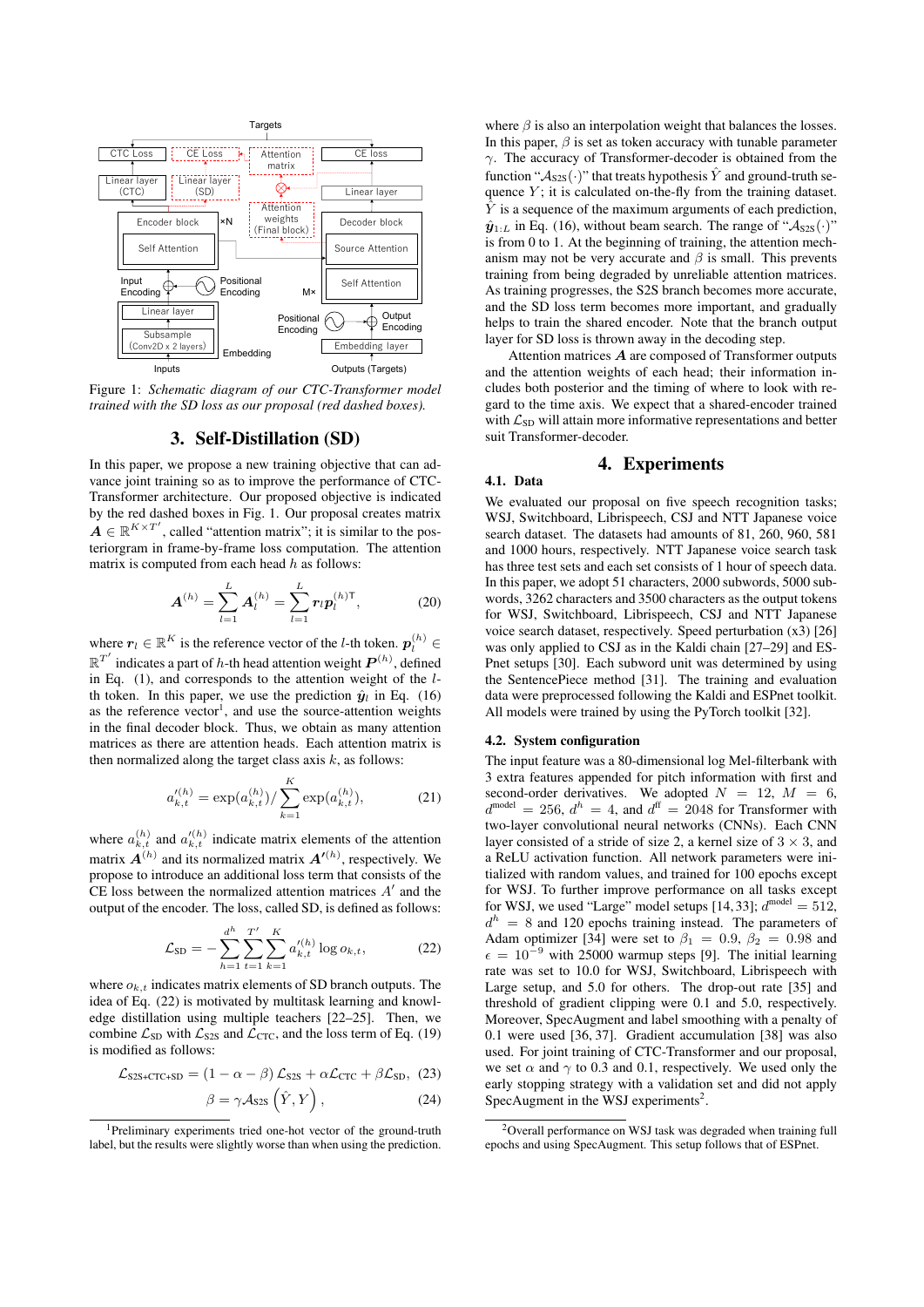Table 1: *Comparisons of the number of heads d h for SD loss computation (Eq. (22)) on WSJ task. Note that all models have four attention heads.*

| Loss      |   | dev93 | eval <sub>92</sub> |
|-----------|---|-------|--------------------|
| $S2S+CTC$ |   | 7.9   | 4.9                |
| $+SD$     |   | 7.3   | 4.5                |
|           | 2 | 7.3   | 4.7                |
|           | 3 | 7.0   | 4.5                |
|           |   | 6.9   |                    |



Figure 2: *Accuracy, S2S and CTC losses on NTT voice search development set. Blue and red lines mean the use of SpecAugment or not, respectively. Each plot is for 8 epochs.*

| Table 2. WERS Of all systems on English ASK tasks. |                             |      |             |       |       |       |  |
|----------------------------------------------------|-----------------------------|------|-------------|-------|-------|-------|--|
|                                                    | Switchboard                 |      | Librispeech |       |       |       |  |
| System                                             | Hub5'00<br><b>SWB</b><br>CН |      | dev         |       | test  |       |  |
|                                                    |                             |      | clean       | other | clean | other |  |
| $S2S+CTC$                                          | 11.1                        | 21.1 | 4.6         | 13.0  | 4.9   | 12.9  |  |
| $+SD$                                              | 10.5                        | 20.5 | 4.6         | 12.4  | 4.8   | 12.5  |  |
| $+SpecAug.$                                        | 9.1                         | 18.0 | 4.3         | 10.7  | 4.4   | 10.8  |  |
| $+SD$                                              | 8.9                         | 17.3 | 4.1         | 10.0  | 4.4   | 10.0  |  |
| $+LM$                                              | 8.3                         | 16.9 | 2.4         | 6.0   | 2.7   | 6.3   |  |
| +Large                                             | 7.9                         | 15.7 | 2.1         | 5.3   | 2.4   | 5.6   |  |

Table 2: *WERs of all systems on English ASR tasks.*

Table 3: *CERs of all systems on Japanese ASR tasks.*

| Neural network-based LM for the shallow fusion [39] was                                |
|----------------------------------------------------------------------------------------|
| also used. The LMs consisted of one-layer unidirectional long                          |
| short-term memory (LSTM) with 1000 cells for WSJ, two-                                 |
| layer LSTMs with 650 cells for Switchboard <sup>3</sup> , and Transformer-             |
| encoder ( $N = 16$ , $d^{\text{model}} = 512$ , $d^h = 8$ , $d^{\text{ff}} = 2048$ and |
| 128 dimension linear embedding layer replaced with speech                              |
| embedding block) and a linear output layer, called T-LM, for                           |
| others. The numbers of each LM output corresponded to the                              |
| Transformer-decoder outputs except for WSJ, which used 65k                             |
| units as word-level entries.                                                           |

In joint decoding, we set beam width and CTC weight to 20 and 0.3, respectively. The LM weight was set to 1.0 for WSJ, and 0.3 for the others when we used the LMs except for Librispeech, which set beam width, CTC and LM weights to 60, 0.4 and 0.6. We evaluated performance in terms of word error rate (WER) for English tasks, and CER for the Japanese tasks due to the ambiguity of Japanese word boundaries.

### 4.3. Results

First, we investigated the effectiveness of the number of heads for SD loss computation on the WSJ task; the results are shown in Table 1. LSTM-LM was used for all results. The CTC-Transformer (S2S+CTC) was regarded as the baseline in our experiments. We can see that the WERs of S2S+CTC with SD (our proposal) were better than those of the baseline. The model where we set  $d^h = 4$  in Eq. (22) achieved the best performance. The relative WER improvements over the strong baseline system were 12.5%/14.2% on dev/test set, respectively. The greater the number of attention heads, the slightly better the performance. Hereafter we set  $d^h = 4$  for SD loss computation.

We also evaluated our proposal SD on public English tasks; the results are shown in Table 2. SpecAugment was also applied to the remaining experiments. We can see that the model trained with SD could achieve better WERs than the baseline. Moreover, this tendency was also observed in the results of the models trained with SpecAugment. The best systems were further improved by using LMs and "Large" setup.

We also evaluated our proposal on public and private

| Table 5. CERS 0/ all systems on Japanese ASR tasks. |            |                |     |                  |                |     |  |
|-----------------------------------------------------|------------|----------------|-----|------------------|----------------|-----|--|
| System                                              | <b>CSJ</b> |                |     | NTT voice search |                |     |  |
|                                                     | E1         | E <sub>2</sub> | E3  | E1               | E <sub>2</sub> | E3  |  |
| <b>HMM+NN-LM [29]</b>                               | 5.7        | 4.9            | 4.5 |                  |                |     |  |
| E2E+NN-LM [14]                                      | 5.7        | 4.1            | 4.5 |                  |                |     |  |
| $S2S+CTC$                                           | 6.3        | 4.3            | 4.6 | 3.2              | 4.6            | 5.8 |  |
| $+SD$                                               | 6.2        | 4.1            | 4.4 | 3.3              | 4.1            | 5.4 |  |
| $+SpecAug.$                                         | 5.1        | 3.8            | 4.2 | 2.7              | 3.6            | 5.0 |  |
| $+SD$                                               | 5.1        | 3.6            | 3.9 | 2.3              | 3.3            | 4.2 |  |
| $+T$ -LM                                            | 4.7        | 3.4            | 3.9 | 2.0              | 3.0            | 3.9 |  |
| +Large                                              | 4.6        | 3.4            | 3.7 | 2.0              | 3.1            | 3.7 |  |

Japanese datasets. The results are shown in Table. 3. We can see that the model trained with SD could also achieve better CERs than the baseline on both tasks. Moreover, the trends in the SpecAugment experiments were the same those in the English ASR experiments. These results demonstrate that the models trained with our proposal are superior to the baselines in spite of the strong setups used, i.e. CTC-Transformer and SpecAugment. The best systems were also further improved by using T-LMs and "Large" setup. In particular, the best system in CSJ outperforms the previous state-of-the-art [14] by 18.2%.

Finally, we analyzed the effectiveness of our proposal; the accuracy and S2S- and CTC-loss curves on the validation set of NTT voice search dataset are illustrated in Fig. 2. Each plot is calculated for 8 epochs. We can see that the accuracies were higher than the systems without SD. Moreover, both the losses of the models trained with SD and SpecAugment were lower than the systems without SD. We argue that it means our proposal is also helpful for improving shared-encoder and Transformer-decoder performance.

# 5. Conclusions

We have proposed a new training approach for S2S+CTC. Our proposal utilizes attention weights and Transformer outputs for making as many pseudo-targets as there are attention heads. The targets, called attention matrices, carry the information of both language and output timing, i.e. where to look with regard to the time axis. They are used in CE loss computation together with the encoder outputs via a branch linear layer. Our loss term, called SD, is combined with S2S and CTC losses, and jointly optimized. We evaluated and compared our proposal using CTC-Transformer as the strong baseline on E2E-ASR experiments. We confirmed using five different datasets that cover various styles, speaking styles and languages, that our proposed loss term yielded consistently improved performance over strong CTC-transformer baselines. Moreover, our best system on CSJ achieved a 3.9% CER on the test set, which outperforms the previous state-of-the-art by 18.2%. Future work includes improving SD loss derived from attention matrices where the alignments are not diagonal and monotonic.

<sup>&</sup>lt;sup>3</sup>In Switchboard experiment, the performance of our CTC-Transformer with LSTM-LM was slightly better than that with T-LM.